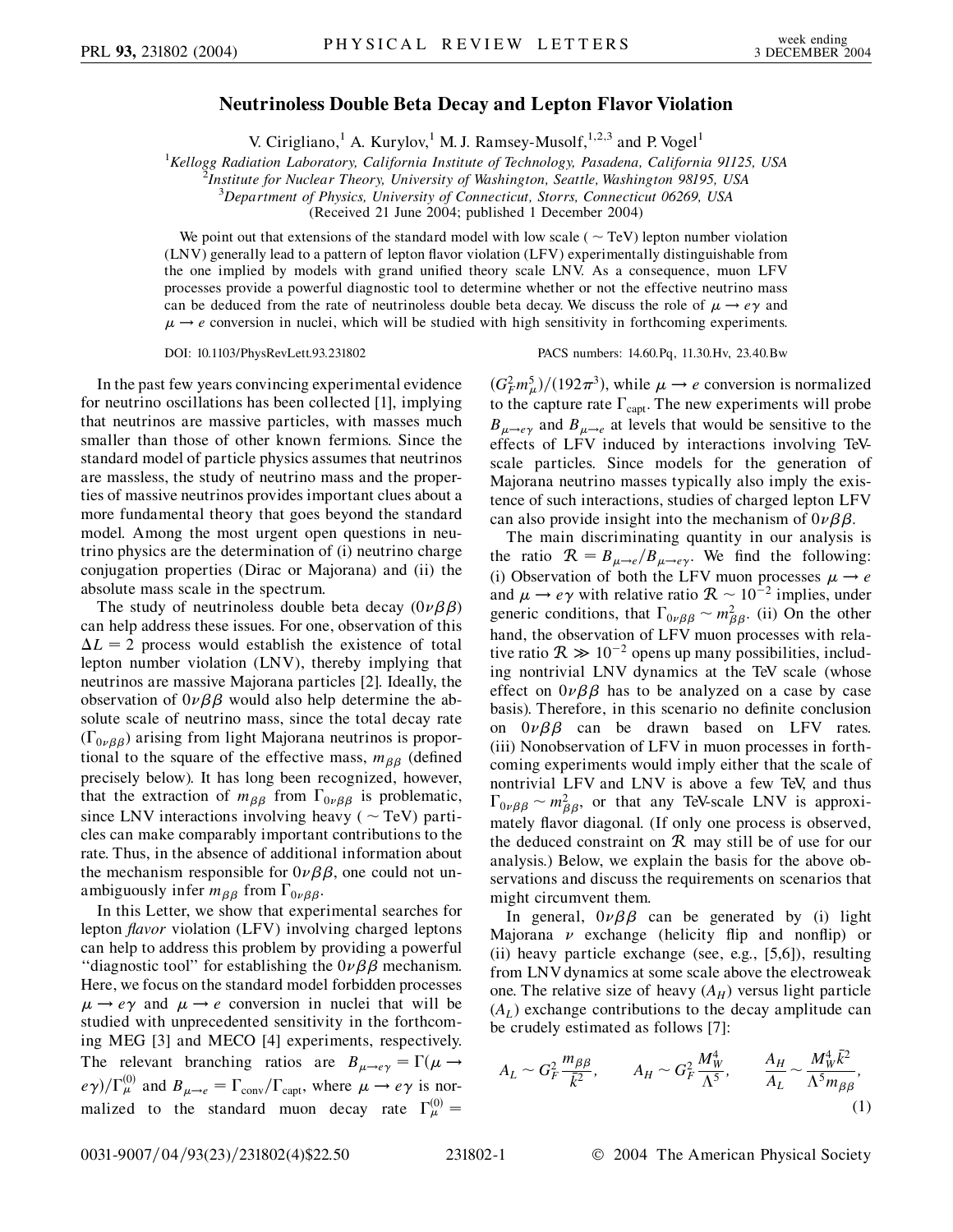where  $m_{\beta\beta} = \sum_i U_{ei}^2 m_{\nu_i}$  is the effective Majorana mass ( $U_{\ell n}$  being the light neutrino mixing matrix),  $\bar{k}^2$  ~  $(50 \text{ MeV})^2$  is the typical light neutrino virtuality, and  $\Lambda$ is the heavy scale relevant to the LNV dynamics. Therefore,  $A_H/A_L \sim O(1)$  for  $m_{BB} \sim 0.1$ –0.5 eV and  $\Lambda \sim 1$  TeV, and thus the LNV dynamics at the TeV scale leads to similar  $0\nu\beta\beta$  decay rate as the exchange of light Majorana neutrinos with effective mass  $m_{\beta\beta} \sim 0.1{\text{-}}0.5 \text{ eV}.$ 

By itself, the  $0\nu\beta\beta$  lifetime measurement does not provide the means for determining the underlying mechanism. The spin-flip and nonflip exchange can, in principle, be distinguished by the measurement of the singleelectron spectra or polarization (see, e.g., [8]). In most cases, however, the observation of the emitted electrons does not distinguish between light Majorana or heavy particle exchange. Thus, one must look for phenomenological consequences of the different mechanisms other than observables directly associated with  $0\nu\beta\beta$ . Here we point out the link between  $0\nu\beta\beta$  mechanisms and muon LFV processes.

It is useful to formulate the problem in terms of effective low energy interactions obtained after integrating out the heavy degrees of freedom that induce LNV and LFV dynamics. Relevant quantities in this context are the LNV and LFV scales, which in general may be distinct. As long as both scales are well above the weak scale, then  $\Gamma_{0\nu\beta\beta} \sim m_{\beta\beta}^2$ , and one does not expect to observe LFV signals in forthcoming experiments. In scenarios with high scale LNV ( $\Gamma_{0\nu\beta\beta} \sim m_{\beta\beta}^2$ ) but possibly low scale LFV, one can have different LFV signatures: in models such as supersymmetric grand unified theories (SUSY-GUT) [9] or SUSY seesaw [10], one expects  $\mathcal{R} \sim 10^{-2}$ , while in models based on  $E_6$  or showing nondecoupling effects one expects  $\mathcal{R} \gg 10^{-2}$  [11,12]. Finally, the case where the scales of LNVand LFVare both relatively low  $( $\leq$  TeV)$  is more subtle, as this scenario might lead to observable LFV and at the same time to ambiguities in interpreting a positive signal in  $0\nu\beta\beta$ . We show below that in models with TeV scale  $|\Delta L| = 1$ , 2 interactions the typical LFV signature is  $R \gg 10^{-2}$ . The above observations allow one to establish the criteria enumerated at the beginning of this Letter.

We now discuss in detail the case of low LNV/LFV scale. Denoting the new physics scale by  $\Lambda$ , the effective Lagrangian for  $0\nu\beta\beta$  has the form

$$
\mathcal{L}_{0\nu\beta\beta} = \sum_{i} \frac{\tilde{c}_{i}}{\Lambda^{5}} \tilde{O}_{i} \qquad \tilde{O}_{i} = \bar{q} \Gamma_{1} q \bar{q} \Gamma_{2} q \bar{e} \Gamma_{3} e^{c}, \qquad (2)
$$

where we have suppressed the flavor and Dirac structures for simplicity (a complete list of the dimension nine operators  $\ddot{O}_i$  can be found in Ref. [6]). For the LFV interactions, one has

$$
\mathcal{L}_{LFV} = \sum_{i} \frac{c_i}{\Lambda^2} O_i,
$$
\n(3)

and a complete operator basis can be found in Refs. [13,14]. The LFVoperators relevant to our analysis are of the following type:

$$
O_{\sigma L} = \frac{e}{(4\pi)^2} \overline{\ell}_{iL} \sigma_{\mu\nu} i \not{\!\!D} \ell_{jL} F^{\mu\nu} + \text{H.c.},
$$
  
\n
$$
O_{\ell L} = \overline{\ell}_{iL} \ell_{jL}^c \overline{\ell}_{kL}^c \ell_{mL}, \qquad O_{\ell q} = \overline{\ell}_{i} \Gamma_{\ell} \ell_{j} \overline{q} \Gamma_{q} q,
$$
\n
$$
(4)
$$

along with their corresponding chiral analogs  $(L \leftrightarrow R)$ . Since operators of the type  $O_{\sigma}$  typically arise at the oneloop level, we explicitly display the loop factor  $1/(4\pi)^2$ . On the other hand, in a large class of models, operators of the type  $O_{\ell}$  or  $O_{\ell q}$  may arise from both tree-level exchange of heavy particles as well as loop effects.With the above choices, the leading contributions to the various *ci* are nominally of the same size, typically the product of two Yukawa-like couplings or gauge couplings (times flavor mixing matrices).

In terms of these operator definitions, the ratio  $R$  can be written schematically as follows (neglecting flavor indices in the effective couplings and the term with  $L \leftrightarrow$ *R*):

$$
\mathcal{R} = \frac{\Phi}{48\pi^2} \left[ \eta_1 e^2 c_{\sigma L} + e^2 (\eta_2 c_{\ell L} + \eta_3 c_{\ell q}) \log \frac{\Lambda^2}{m_\mu^2} + \eta_4 (4\pi)^2 c_{\ell q} + \cdots \right]^2 / [e^2 (|c_{\sigma L}|^2 + |c_{\sigma R}|^2)].
$$
 (5)

Here,  $\eta_{1,2,3,4}$  are numerical factors of  $O(1)$ , while the overall factor  $\Phi/48\pi^2$  arises from phase space and overlap integrals involving electron and muon wave functions in the nuclear field. For light nuclei  $\Phi = (ZF_p^2)/(g_V^2 + g_V^2)$  $3g_A^2$   $\sim$  *O*(1), where  $g_{V,A}$  are the vector and axial nucleon form factors at zero momentum transfer, while  $F_p$  is the nuclear form factor at  $q^2 = -m_\mu^2$  [14]. The dots indicate subleading terms, not relevant for our discussion, such as loop-induced contributions to  $c_{\ell}$  and  $c_{\ell q}$  that are analytic in external masses and momenta. In contrast the logarithmically enhanced loop contribution given by the second term in the numerator of  $R$  plays an essential role. This term arises whenever the operators  $O_{\ell, R}$  and  $O_{\ell, q}$  appear at tree level in the effective theory and generate one-loop renormalization of  $O_{\ell q}$  [13] (see Fig. 1).

The ingredients in Eq. (5) lead to several observations: (i) In the absence of tree level  $c_{\ell L}$  and  $c_{\ell q}$ , one obtains



FIG. 1. Loop contributions to  $\mu \rightarrow e$  conversion through insertion of operators  $O_\ell$  or  $O_{\ell q}$ , generating the large logarithm.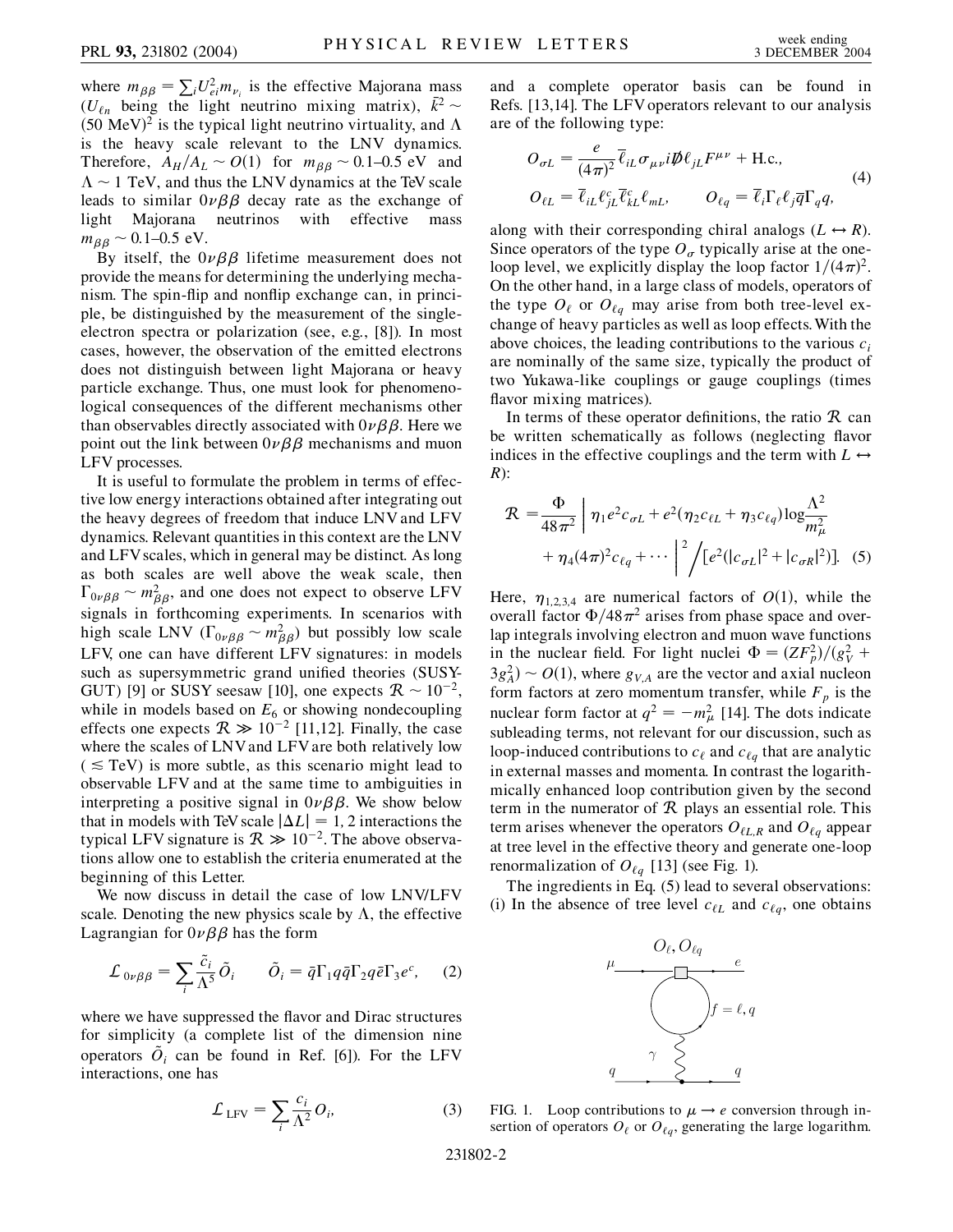$\mathcal{R} \sim (\Phi \eta_1^2 \alpha)/(12\pi) \sim 10^{-3} - 10^{-2}$ , due to gauge coupling and phase space suppression. (ii) When present, the logarithmically enhanced contributions compensate for the gauge coupling and phase space suppression, leading to  $R \sim O(1)$ . (iii) If present, the tree-level coupling  $c_{\ell q}$  dominates the  $\mu \rightarrow e$  rate leading to  $\mathcal{R} \gg 1$ .

Our main claim is that in models with TeV-scale  $|\Delta L| = 1, 2$  interactions and generic flavor content of the couplings one finds  $\tilde{c}_i/g^2 \sim c_{\ell L}$ ,  $c_{\ell R}$ ,  $c_{\ell q}$  (*g* is a gauge coupling), and thus a short-distance contribution to  $0\nu\beta\beta$ is accompanied by  $R \gg 10^{-2}$ . We now illustrate this statement in two explicit cases: the minimal supersymmetric standard model (MSSM) with *R*-parity violation (RPV-SUSY) and the left-right symmetric model (LRSM).

*RPV-SUSY.—*If one does not impose *R*-parity conservation  $[R = (-1)^{3(B-L)+2s}]$ , the MSSM superpotential includes, in addition to the standard Yukawa terms, lepton and baryon number violating interactions, compactly written as (see, e.g., [15])

$$
W_{\rm RPV} = \lambda_{ijk} L_i L_j E_k^c + \lambda'_{ijk} L_i Q_j D_k^c + \lambda''_{ijk} U_i^c D_j^c D_k^c
$$
  
+  $\mu'_i L_i H_u,$  (6)

where *L* and *Q* represent lepton and quark doublet superfields, while  $E^c$ ,  $U^c$ , and  $D^c$  are lepton and quark singlet superfields. The simultaneous presence of  $\lambda'$  and  $\lambda''$  couplings would lead to an unacceptably large proton decay rate (for SUSY mass scale  $\Lambda_{SUSY} \sim \text{TeV}$ ), so we focus on the case of  $\lambda'' = 0$  and set  $\mu' = 0$  without loss of generality [15]. In this case, the lepton number is violated by the remaining terms in  $W_{RPV}$ , leading to short-distance contributions to  $0\nu\beta\beta$ , with typical coefficients [cf. Eq. (2)]

$$
\frac{\tilde{c}_i}{\Lambda^5} \sim \frac{\pi \alpha_s}{m_{\tilde{g}}} \frac{\lambda_{111}^2}{m_{\tilde{f}}^4}; \qquad \frac{\pi \alpha_2}{m_{\chi}} \frac{\lambda_{111}^2}{m_{\tilde{f}}^4}, \tag{7}
$$

where  $\alpha_s$ ,  $\alpha_2$  represent the strong and weak gauge coupling constants, respectively. The RPV interactions also lead to lepton number conserving but lepton flavor violating operators [e.g., Fig. 2(b)], with coefficients  $[cf. Eq. (3)]$ 

$$
\frac{c_{\ell}}{\Lambda^2} \sim \frac{\lambda_{i11} \lambda_{i21}^*}{m_{\tilde{\nu}_i}^2}, \quad \frac{\lambda_{i11}^* \lambda_{i12}^*}{m_{\tilde{\nu}_i}^2}, \qquad \frac{c_{\ell q}}{\Lambda^2} \sim \frac{\lambda_{11i}^* \lambda_{21i}^{\prime}}{m_{\tilde{d}_i}^2}, \quad \frac{\lambda_{1i1}^* \lambda_{2i1}^{\prime}}{m_{\tilde{u}_i}^2},
$$
\n
$$
\frac{c_{\sigma}}{\Lambda^2} \sim \frac{\lambda \lambda^*}{m_{\tilde{\ell}}^2}, \quad \frac{\lambda^{\prime} \lambda^{\prime*}}{m_{\tilde{q}}^2}, \qquad (8)
$$

where the flavor combinations contributing to  $c_{\sigma}$  can be found in Ref. [16]. Hence, for generic flavor structure of the couplings  $\lambda$  and  $\lambda'$  the underlying LNV dynamics generate both short-distance contributions to  $0\nu\beta\beta$  and LFV contributions that lead to  $R \gg 10^{-2}$ .

Existing limits on rare processes strongly constrain combinations of RPV couplings, assuming  $\Lambda_{\text{SUSY}}$  is between a few hundred GeV and  $\sim$ 1 TeV. Nonobservation of LFV at future experiments MEG and MECO could be



FIG. 2. Gluino exchange contribution to  $0\nu\beta\beta$  (a), and typical tree-level contribution to  $O_{\ell q}$  (b) in RPV-SUSY.

attributed either to a larger  $\Lambda_{SUSY}$  ( $>$  a few TeV) or to suppression of couplings that involve mixing among first and second generations. In the former scenario, the shortdistance contribution to  $0\nu\beta\beta$  does not compete with the long distance one [see Eq. (1)], so that  $\Gamma_{0\nu\beta\beta} \sim m_{\beta\beta}^2$ . On the other hand, if the  $\lambda$  and  $\lambda'$  matrices are nearly flavor diagonal, the exchange of superpartners may still make non-negligible contributions to  $0\nu\beta\beta$ .

*LRSM.—*The LRSM provides a natural scenario for introducing nonsterile, right-handed neutrinos and Majorana masses [17]. The corresponding electroweak gauge group  $SU(2)_L \times SU(2)_R \times U(1)_{B-L}$  breaks down to  $SU(2)_L \times U(1)_Y$  at the scale  $\Lambda \geq O(TeV)$ . The symmetry breaking is implemented through an extended Higgs sector, containing a bidoublet  $\Phi$  and two triplets  $\Delta_{L,R}$ , whose leptonic couplings generate both Majorana neutrino masses and LFV involving charged leptons:

$$
\mathcal{L}_Y^{\text{ lept}} = -\overline{L}_L{}^i(y_D^{ij}\Phi + \tilde{y}_D^{ij}\tilde{\Phi})L_R^j - \overline{(L_L)^c}^i y_M^{ij}\tilde{\Delta}_L L_L^j
$$
  
 
$$
-\overline{(L_R)^c}^i y_M^{ij}\tilde{\Delta}_R L_R^j.
$$
 (9)

Here  $\tilde{\Phi} = \sigma_2 \Phi^* \sigma_2$ ,  $\tilde{\Delta}_{L,R} = i \sigma_2 \Delta_{L,R}$ , and leptons belong to two isospin doublets  $L_{L,R}^i = (\nu_{L,R}^i, \ell_{L,R}^i)$ . The gauge symmetry is broken through the vacuum expectation values (VEVs)  $\langle \Delta_R^0 \rangle = v_R$ ,  $\langle \Delta_L^0 \rangle = 0$ ,  $\langle \Phi \rangle = \text{diag}(\kappa_1, \kappa_2)$ . After diagonalization of the lepton mass matrices, LFV arises from both nondiagonal gauge interactions and the Higgs Yukawa couplings. In particular, the  $\Delta_{L,R}$ -lepton interactions are not suppressed by lepton masses and have the structure  $\mathcal{L} \sim \Delta_{L,R}^{++} \overline{\ell}_i^c h_{ij} (1 \pm \gamma_5) \ell_j + \text{H.c.}$  The couplings  $h_{ij}$  are in general nondiagonal and related to the heavy neutrino mixing matrix [18].

Short-distance contributions to  $0\nu\beta\beta$  arise from the exchange of both heavy  $\nu$ s and  $\Delta_{L,R}$  (Fig. 3), with

$$
\frac{\tilde{c}_i}{\Lambda^5} \sim \frac{g_2^4}{M_{W_R}^4} \frac{1}{M_{\nu_R}}; \qquad \frac{g_2^3}{M_{W_R}^3} \frac{h_{ee}}{M_{\Delta}^2},
$$
(10)

where  $g_2$  is the weak gauge coupling. LFV operators are also generated through nondiagonal gauge and Higgs vertices, with [18]